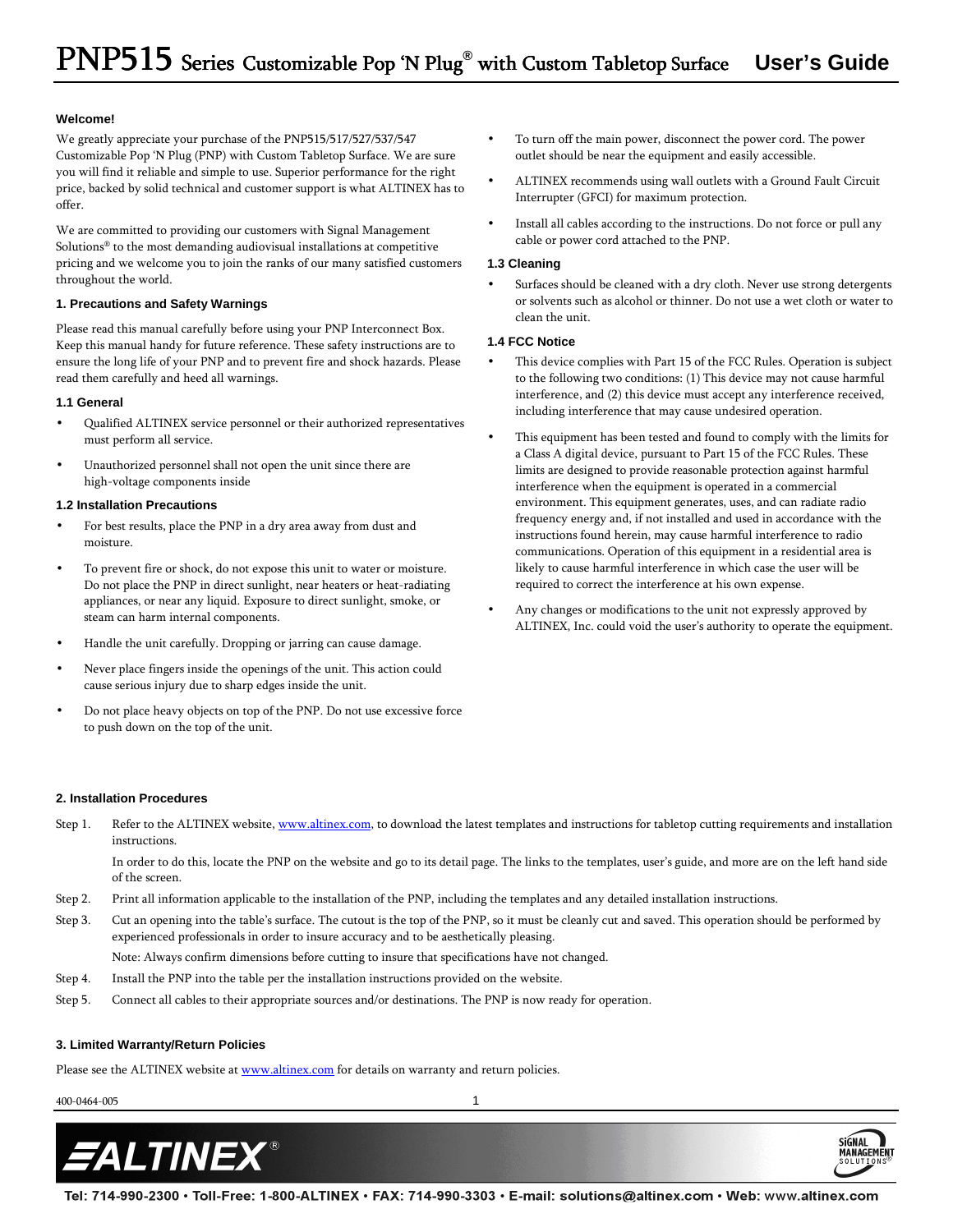## **4. Technical Specifications**

Specifications are subject to change. See **www.altinex.com** for up-to-date information.

| <b>Features/Description</b>                                        | <b>PNP</b>                                                                                                      |
|--------------------------------------------------------------------|-----------------------------------------------------------------------------------------------------------------|
| Inputs (F) / Outputs (M)                                           | <b>PNP517</b>                                                                                                   |
| <b>AC Power</b>                                                    | NEMA 5-15 (8)                                                                                                   |
| Video                                                              | 15-pin HD (4)                                                                                                   |
| <b>Computer Audio</b>                                              | 3.5mm(4)                                                                                                        |
| <b>Network</b>                                                     | RJ-45 (4)                                                                                                       |
| Modem                                                              | RJ-11 (4)                                                                                                       |
| Composite Video                                                    | <b>RCA</b> (2)                                                                                                  |
| Inputs (F) / Outputs (M)                                           | PNP527/537/547                                                                                                  |
| <b>AC Power</b><br><b>PNP527</b><br><b>PNP537</b><br><b>PNP547</b> | UK (2)<br>Australia (2)<br>Germany (2)                                                                          |
| Video                                                              | 15-pin HD (2)                                                                                                   |
| Computer Audio                                                     | 3.5mm(2)                                                                                                        |
| <b>Network</b>                                                     | RJ-45 (4)                                                                                                       |
| Modem                                                              | RJ-11 (2)                                                                                                       |
| Composite Video (yellow)                                           | <b>RCA (2)</b>                                                                                                  |
| Stereo Audio (black and red)                                       | RCA(4)                                                                                                          |
| Compatibility                                                      | <b>PNP515</b>                                                                                                   |
| Accepts DS901 Standard<br>sectional plates. *                      | DS901-122 for UK,<br>DS901-123 for Australia,<br>DS901-124 for Germany,<br>DS901-128 blank,<br>DS901-130 for US |
| Accepts DS901 Configurable<br>sectional plates. *                  | DS901-125 for UK,<br>DS901-126 for Australia,<br>DS901-127 for Germany,<br>DS901-131 for US                     |

Table 1. PNP General

\* See Diagram 6 and Diagram 7 for the available standard plates on both US and international units.

| <b>Mechanical</b>          | <b>PNP</b>         |
|----------------------------|--------------------|
| Min. Table Thickness       | 0.750 in (19 mm)   |
| Max. Table Thickness       | 1.125 in (29 mm)   |
| Max. weight of custom top  | 22 oz (0.624 kg)   |
| Width                      | 5.65 in (144 mm)   |
| Depth                      | 5.45 in (138 mm)   |
| Height, opened             | 5.10 in (130 mm)   |
| Height<br>(below tabletop) | 8.75 in (222 mm)   |
| Width<br>(below tabletop)  | 8.50 in (216 mm)   |
| Depth<br>(below tabletop)  | 6.125 in (156 mm)  |
| Finish                     | <b>Matte Black</b> |
| T° Operating               | 10°C-35°C          |
| $T^{\circ}$ Maximum        | $40^{\circ}$ C     |
| Humidity                   | 90% non-condensing |

Table 2. PNP Mechanical

| <b>Electrical</b>                              | <b>PNP</b>       |
|------------------------------------------------|------------------|
| <b>Power Rating</b><br>(pass through AC power) | 120VAC, 60Hz, 5A |

**SIGNAL** 

MANAGEMEN

Table 3. PNP Electrical

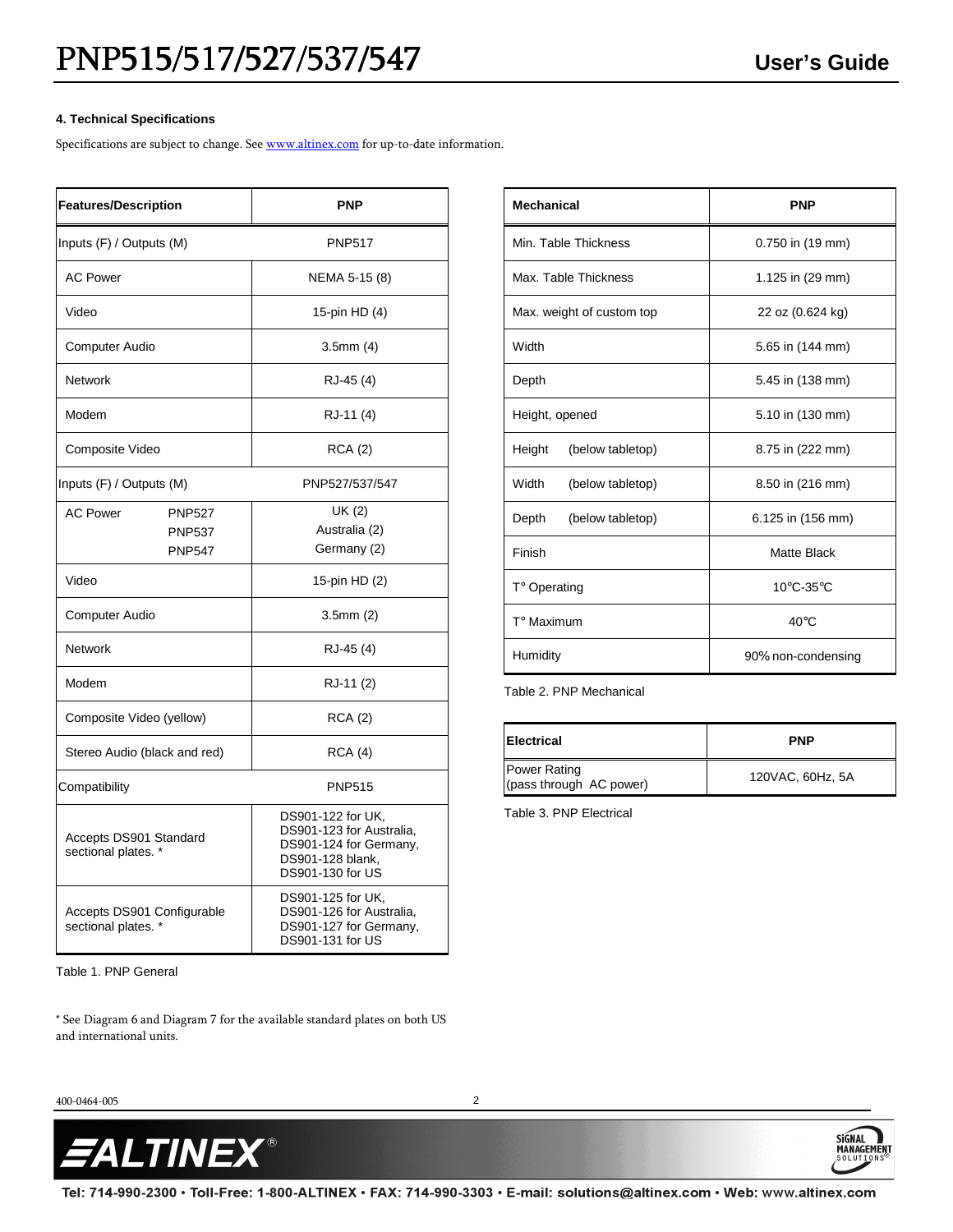SiGNAL

MANAG

## **5. About Your PNP**

- Customizable to almost any table top
- Several standard international configurations
- Smooth new look on all sides
- Cutout always matches table surface
- Simple, slide-in installation
- Opens/closes by pressing on top
- Gas spring lift mechanism

This Pop 'N Plug uses a custom tabletop cutout surface, and hardware is attached underneath the cutout. When closed, the PNP lays flat and matches the grain on your table. The PNP design allows the connector panels to be easily installed. Just remove the top and slide the connector panels into place. In the open position, the PNP is functional yet maintains a smooth, clean appearance. A simple press on the lid closes the unit flush with the tabletop.

The PNP can be purchased with preconfigured options available that include two standard sectional plates.\* Each plate includes one or more of the following: AC power, computer video, stereo audio, modem, or network connections. The AC power receptacles on the faceplates are available with US or international connections.

All connectors on the faceplates are female receptacles. Each signal connector is connected via a 6-foot cable to its corresponding male plug at the opposite end. The AC power cables are 9-foot cords terminated with standard NEMA plugs for the US version, or with the applicable plug for international versions..

\* See Diagram 6 and Diagram 7 for the available standard plates on both US and international units.



NOTE: One side of the PNP517 connector installation is shown in the above diagram. The PNP517 has another of the same sectional plates facing the opposite side of the table. Various combinations of connectors, along with the applicable cable types, may be selected for customization at the time of purchase.

Please, refer to the ALTINEX website (www.altinex.com) for specific customization options and instructions.

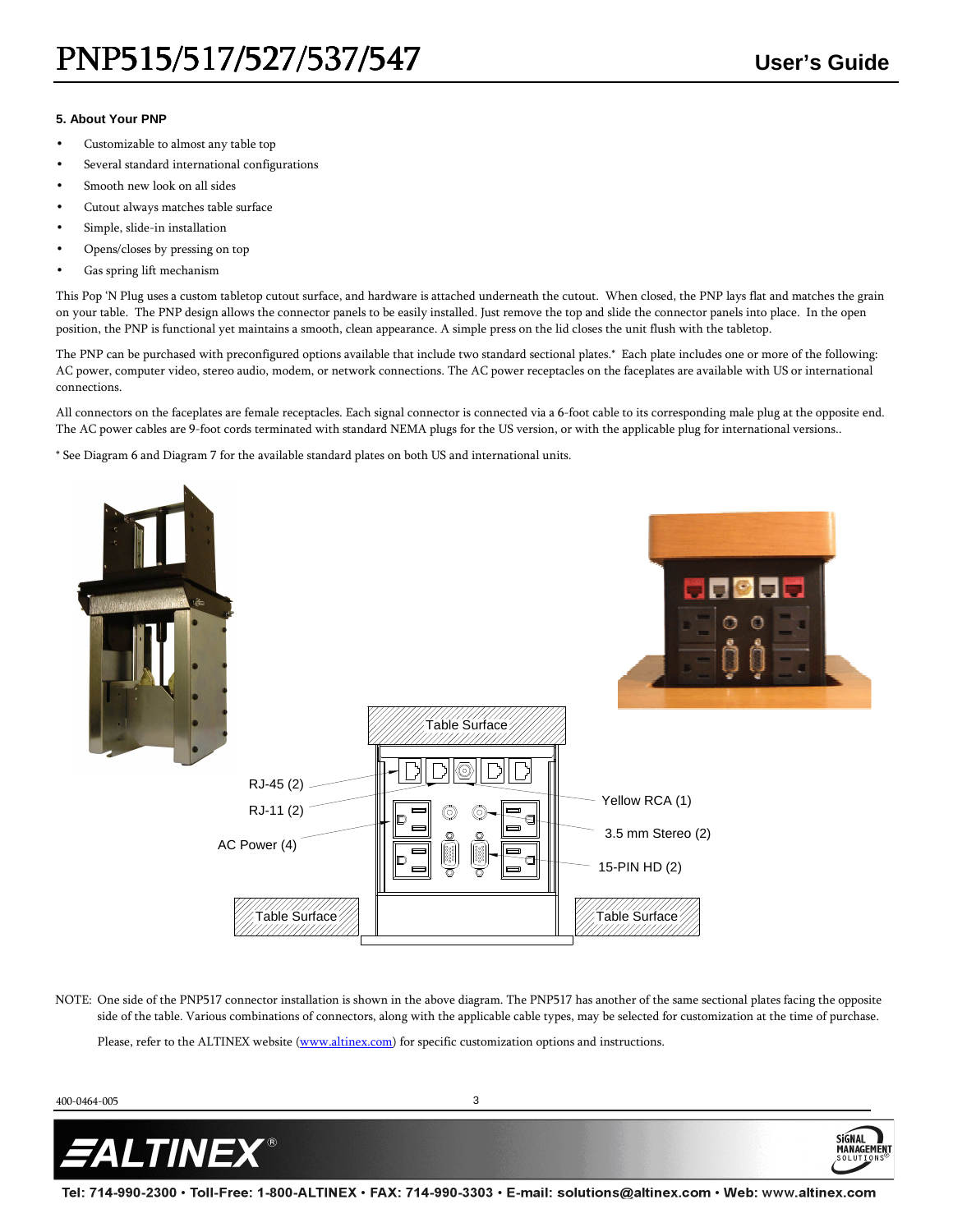MANAGEI

# **6. Application Diagrams**

**Diagram 1: Typical Setup for PNP517** 



\* The PNP517 is shown as in the above diagram. The PNP517 is a standard configuration that includes the PNP515 and two DS901-130 standard faceplates.

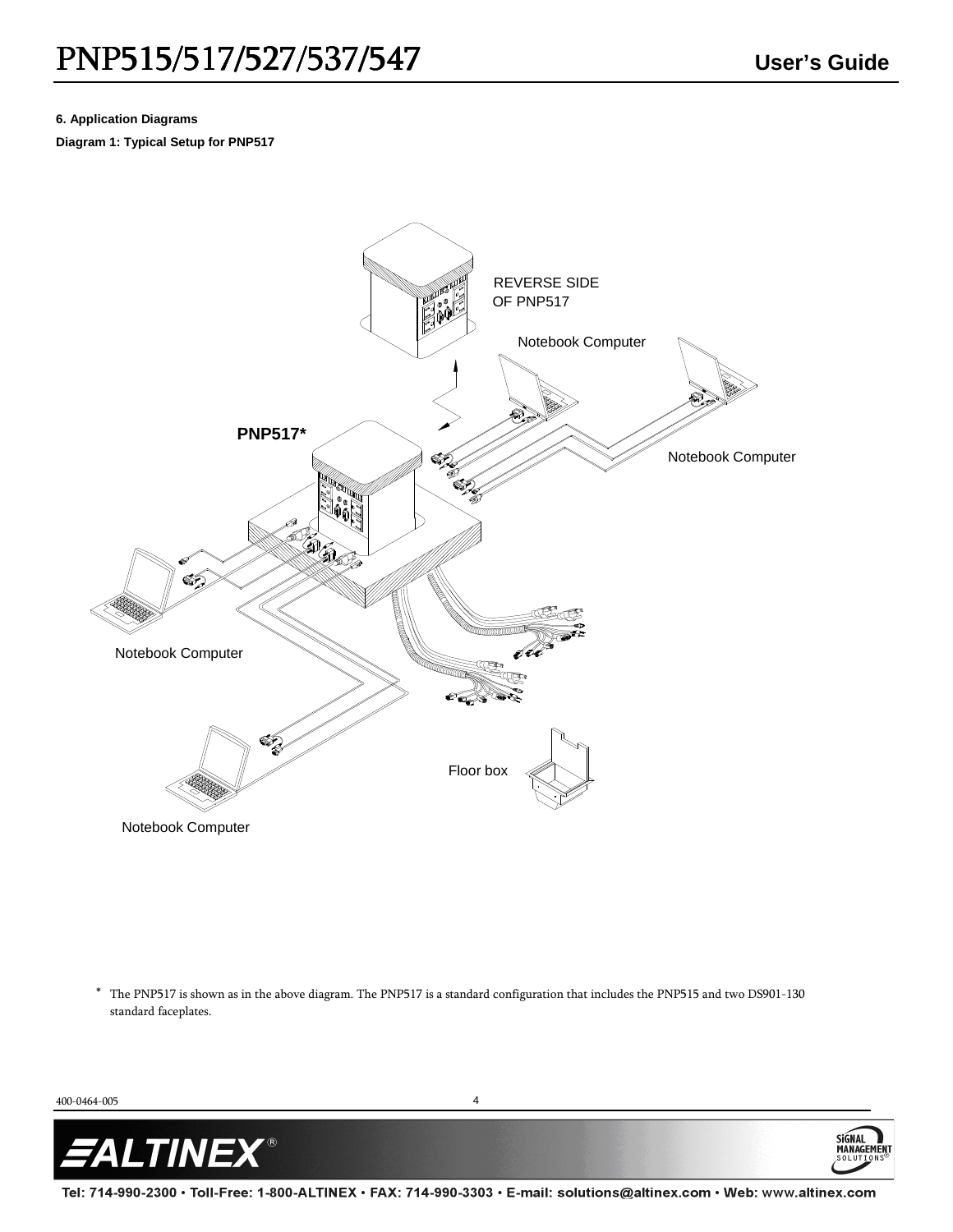## **Diagram 2: Typical Setup for PNP527**



\* The PNP527 is shown as in the above diagram. The PNP527 is a standard configuration that includes the PNP515 and two DS901-122 standard faceplates.



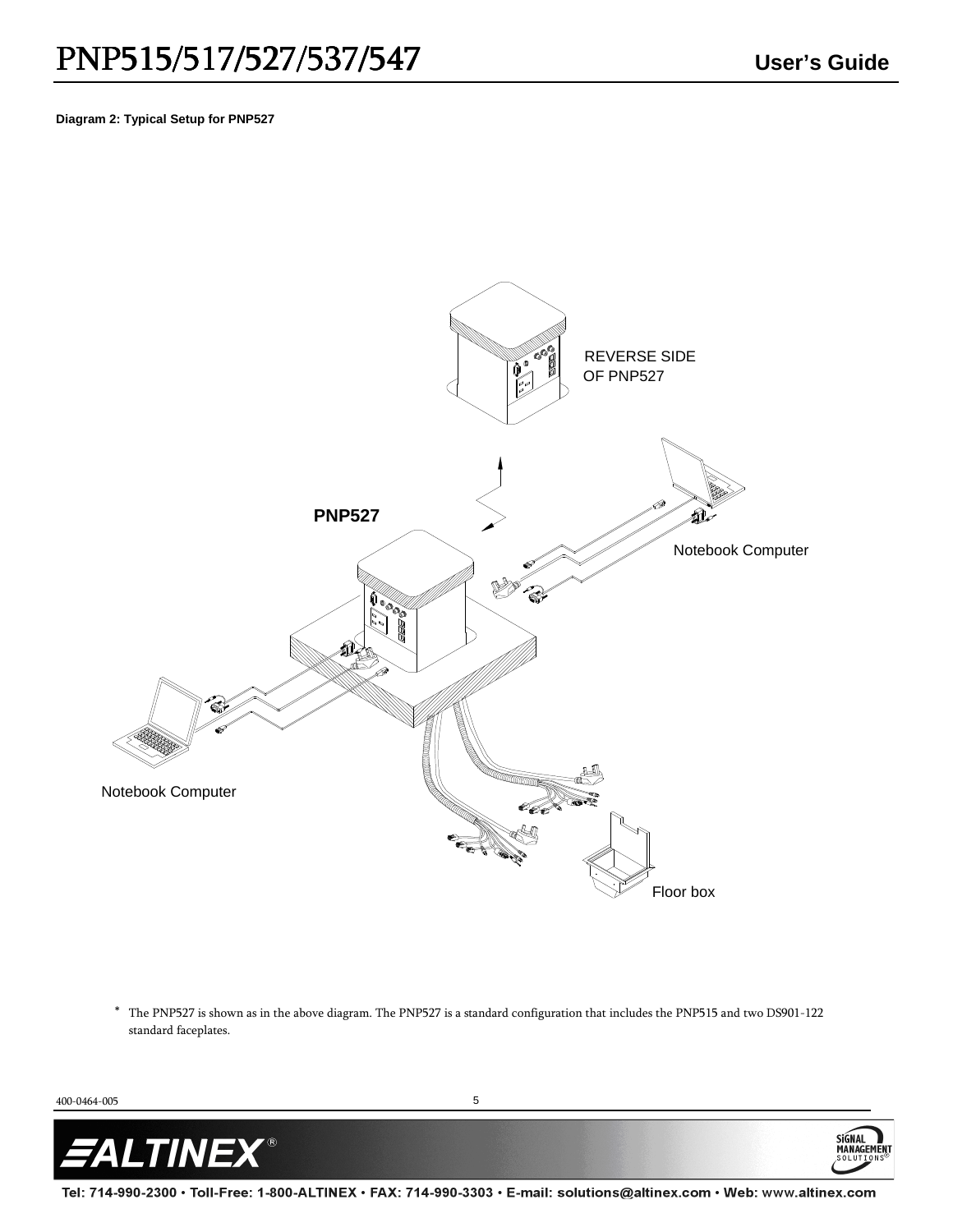**Diagram 3: Typical Setup for PNP537** 



\* The PNP537 is shown as in the above diagram. The PNP537 is a standard configuration that includes the PNP515 and two DS901-123 standard faceplates.

400-0464-005 6



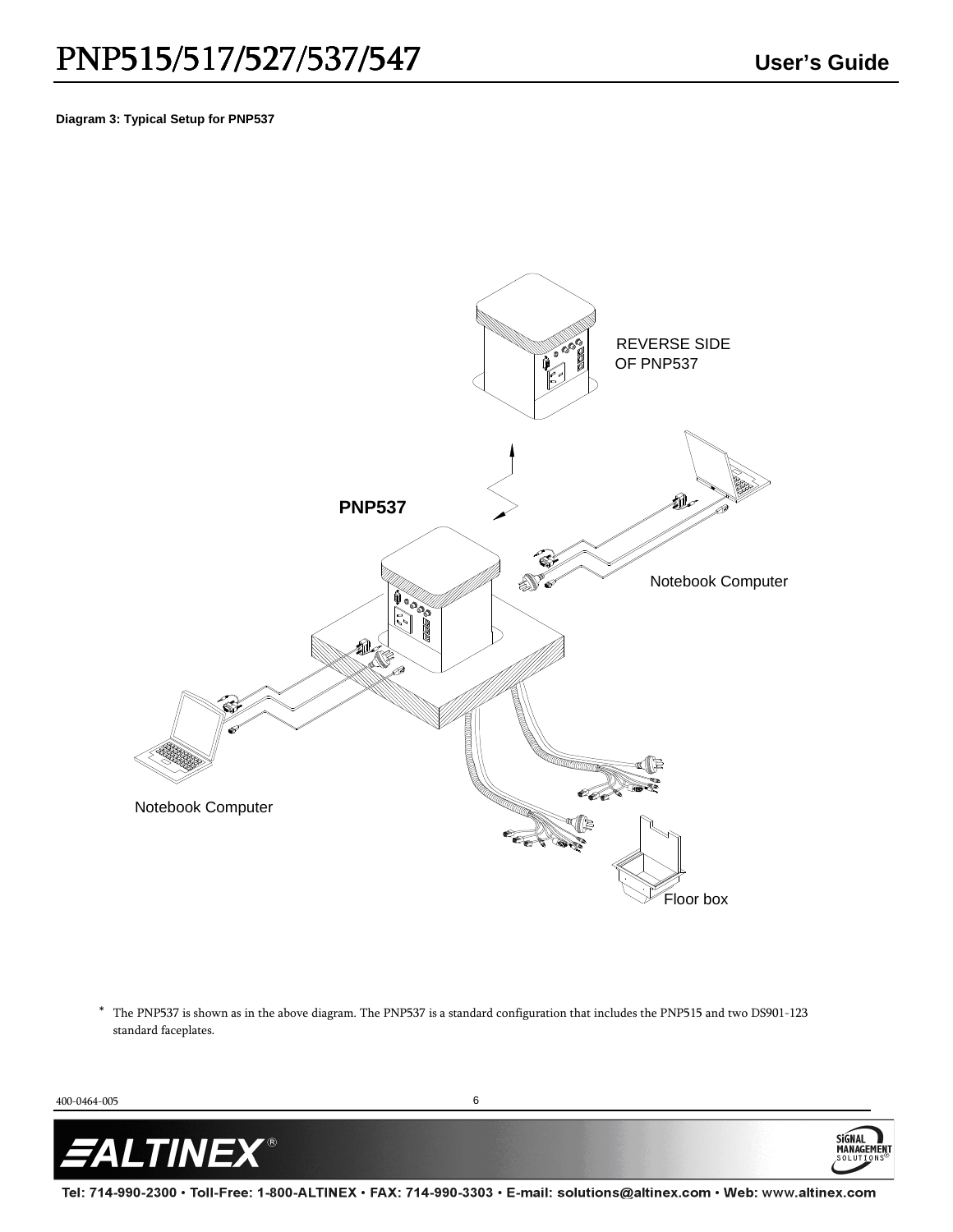MANAGEM

## **Diagram 4: Typical Setup for PNP547**



\* The PNP547 is shown as in the above diagram. The PNP547 is a standard configuration that includes the PNP515 and two DS901-124 standard faceplates.

400-0464-005 7

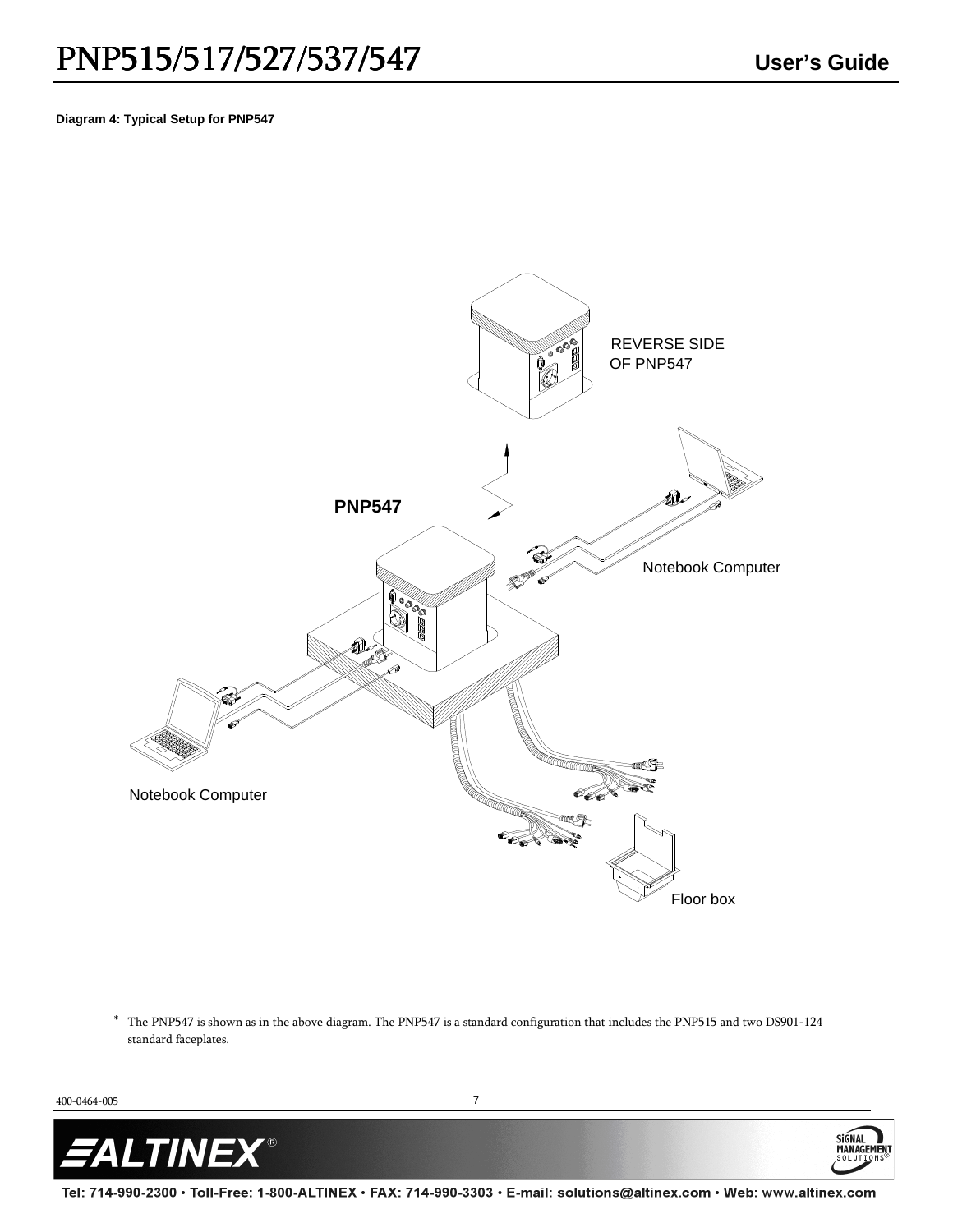MANAGEME 3 O L U '

# **Diagram 5: Cutout Dimensions**



# **Diagram 6: Closed Dimensions**



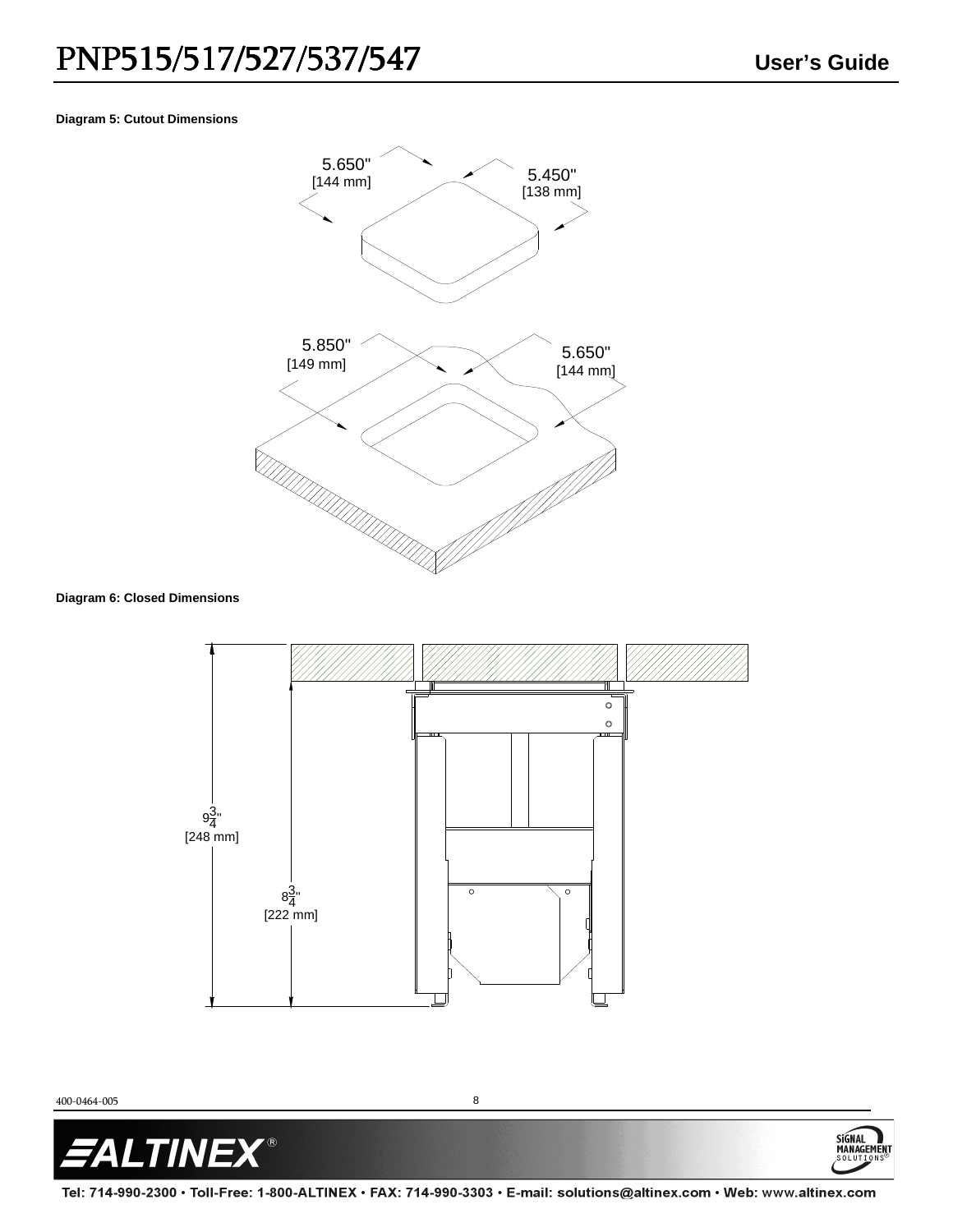SIGNAL<sup>1</sup>

MANAGEMENT

## **Diagram 7: Front View Dimensions**



400-0464-005 9

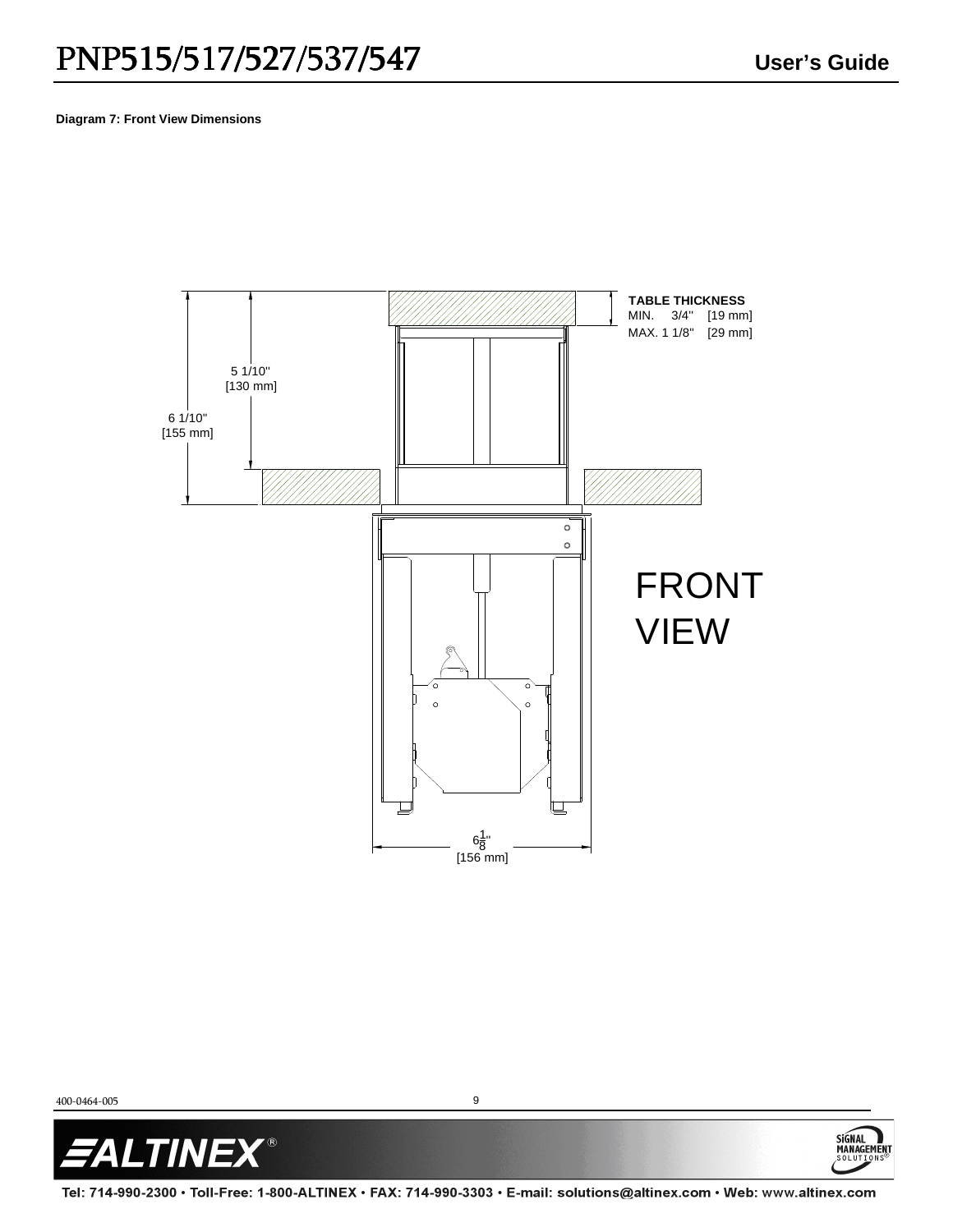SIGNAL<br>MANAGEMEN

## **Diagram 8: Side View Dimensions**



400-0464-005 10

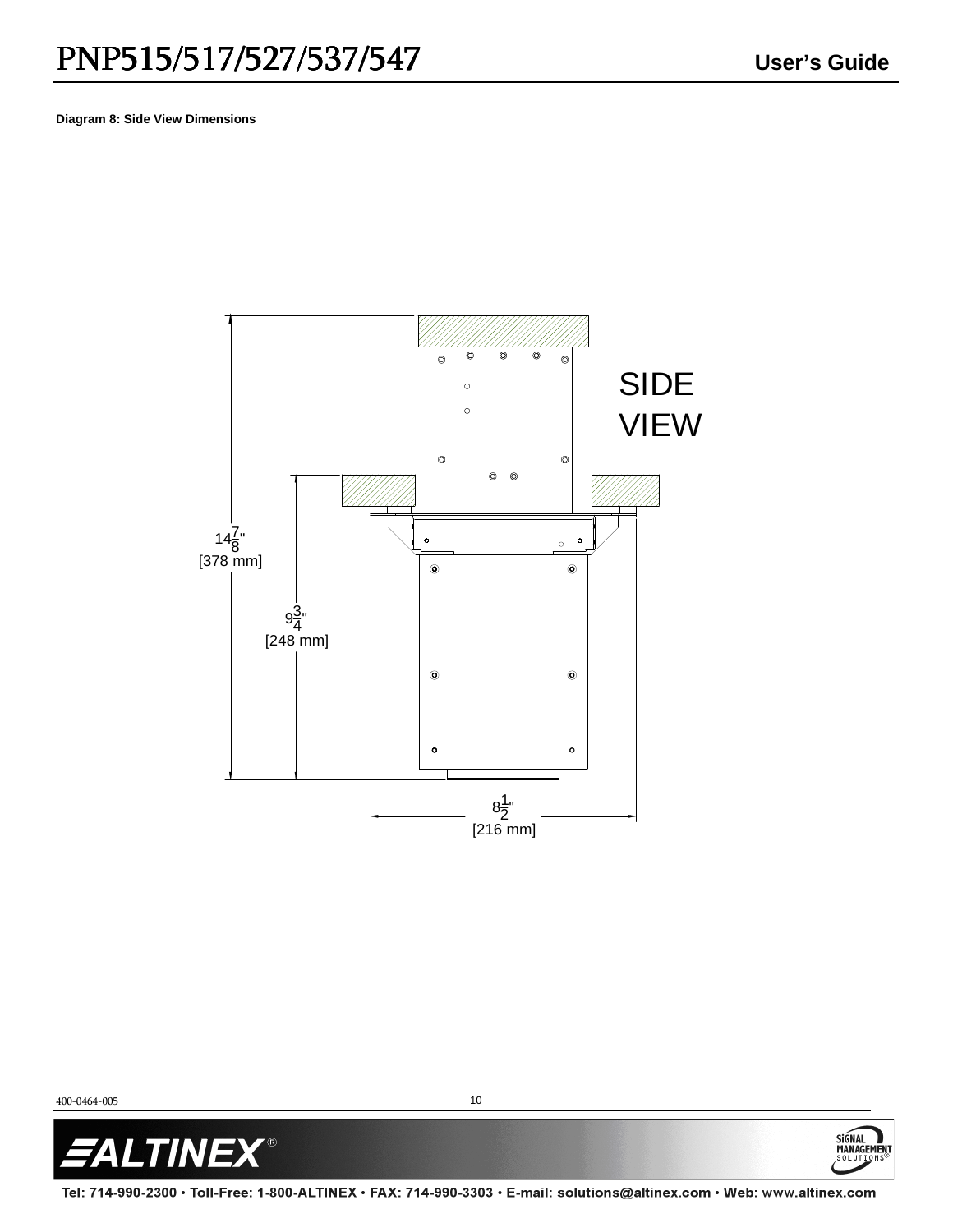**Diagram 9: Standard Plates US & UK** 



Standard on PNP517 for United States.



PNP517C with configurable snap-ins.



Standard on PNP527 for United Kingdom.

**DS901-125**



PNP527C with configurable snap-ins.

SIGNAL

MANAG

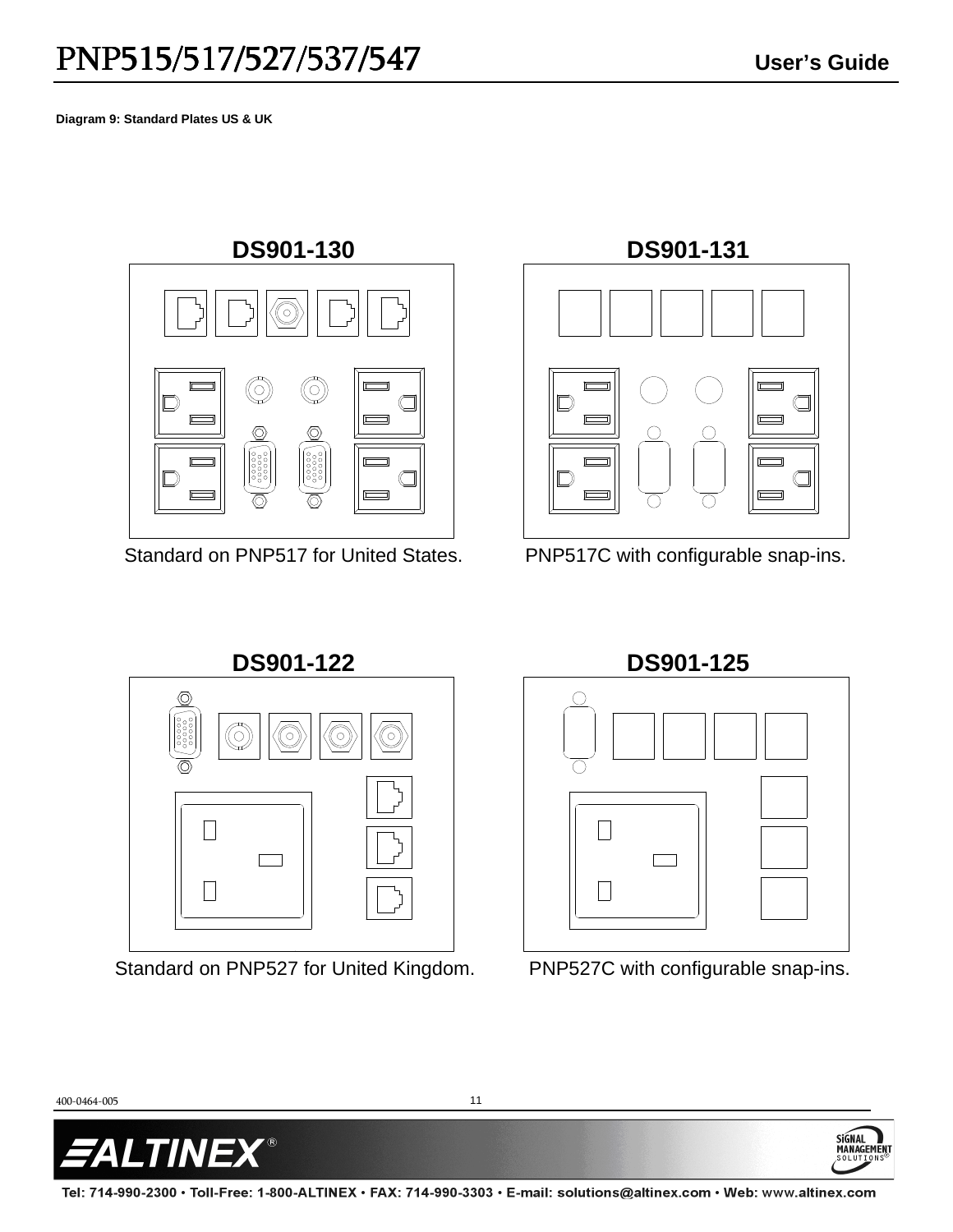**Diagram 10: Standard Plates AU & GR** 



Standard on PNP537 for Australia.



PNP537C with configurable snap-ins.



Standard on PNP547 for Germany.

**DS901-127**



PNP547C with configurable snap-ins.

**SiGNAL** 

MANA